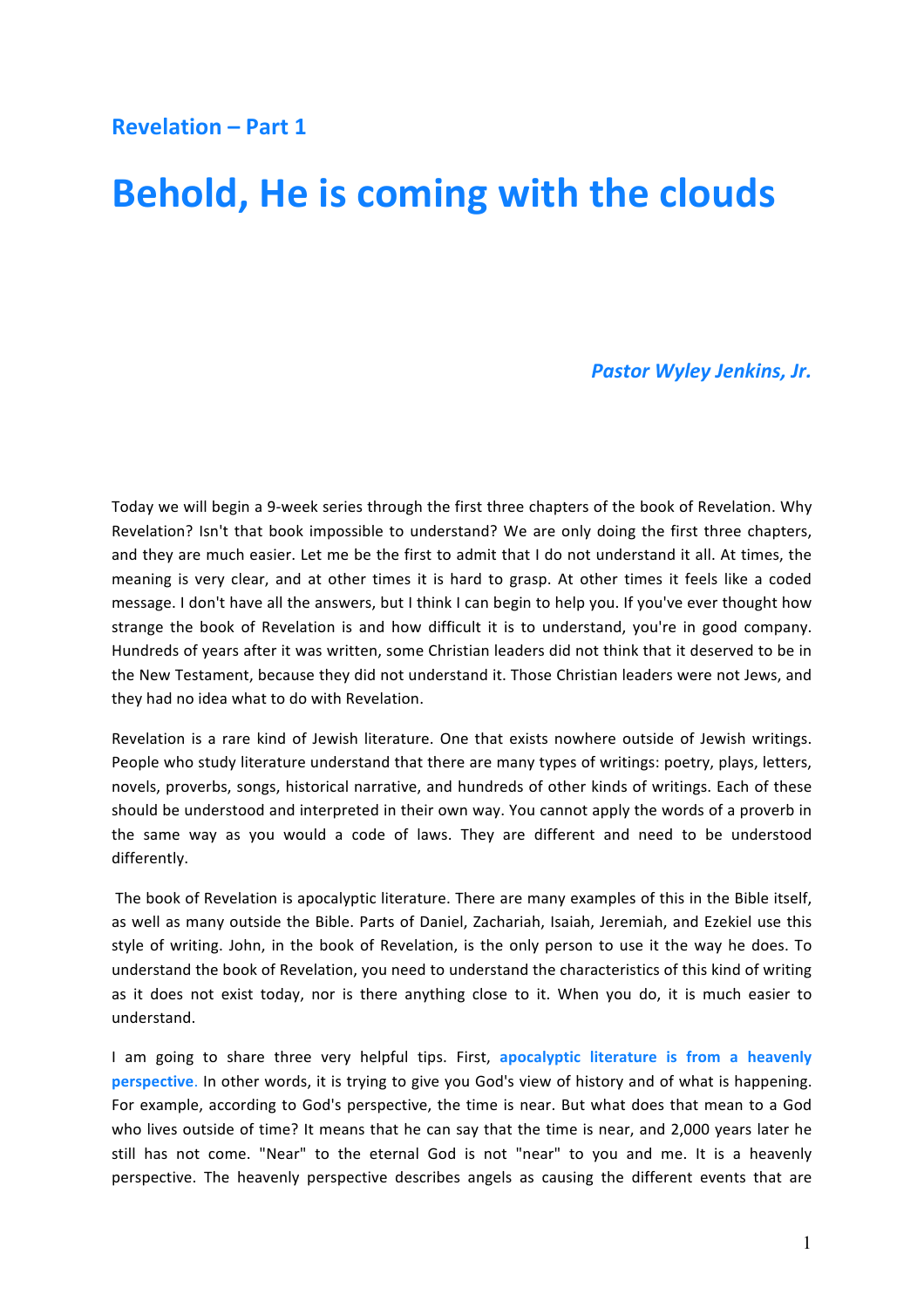happening, not natural laws or science. The heavenly perspective shows decisions and actions taking place in the heavenly courts, not on earth between government leaders. The heavenly perspective describes things in very black and white contrasts, not in the gray we see it in. Either you are good or bad, either you are in or out; either you were in God's people, or you were marked outside of God's people. But there is nobody in the middle. This is how Revelation allows us to see like God sees.

Second, apocalyptic literature is symbolic. Numbers are round instead of exact, many of them are divisions of 12 or 7, which are symbolic, and the places like Babylon and Egypt are figurative, representing oppressive nations in the lives of God's people by comparing them to Israel's past enemies. The key to interpreting the symbols is understanding the symbols in the Old Testament. Of the 404 verses in the book of Revelation, 278 of those verses contain some sort of allusion or reference to the Old Testament. In those 278 verses, there are 505 different mentions of the Old Testament. Without an understanding of the history and prophecy of the Old Testament, Revelation would be impossible to understand.

Finally, **apocalyptic writing is difficult to understand**, and some scholars think that this is on purpose, which forces us to be very humble in our interpretation. Today, we will begin by just taking a look at the first eight verses of Revelation. I believe we can learn three valuable lessons for our lives as we try to understand the meaning of the book.

- **1.** God's word prepares us for his coming. (V. 1-3)
- **2.** To persevere, we must remember who God is and who we are in him. (V. 4-6).
- **3.** Be ready, because Jesus will surely return. (V. 7-8)

#### 1. God's word prepares us for his coming

<sup>1</sup> The revelation of Jesus Christ, which God gave him to show to his servants the things that *must soon take place. He made it known by sending his angel to his servant John,* <sup>2</sup> who bore *witness to the word of God and to the testimony of Jesus Christ, even to all that he saw.* <sup>3</sup> *Blessed is the one who reads aloud the words of this prophecy, and blessed are those who hear, and who keep what is written in it, for the time is near.* 

The book begins by stating that it is a revelation of Jesus Christ. In the Greek language, "of" and "from" are the exact same word. So is this the revelation of Jesus Christ, in other words, is this a book revealing to us the person of Jesus? Or is it a revelation from Jesus Christ, meaning coming from the person of Jesus? This book is both a revelation helping us to see Jesus in all of his glory and, at the same time, a revelation coming from Jesus the Son of God. I hope that as we learn about Jesus, you see how amazon he is. He is alive, and He is reigning over the church and the world. John makes it clear that this book is scripture, the very word of God, and not some science fiction novel. The book of Revelation comes from God himself. That is why there is a blessing that accompanies this prophecy.

Verse three is helpful when we want to understand the idea of prophecy. What is prophecy really like? Prophecy in the Bible always has two aspects. The first aspect is that prophecy is futurefocused. Revelation is a book of prophecy, and the time is near, as is mentioned in verses 1 and 3. There is no doubt the Revelation reveals God's plan for the future. The second aspect of prophecy is for us now: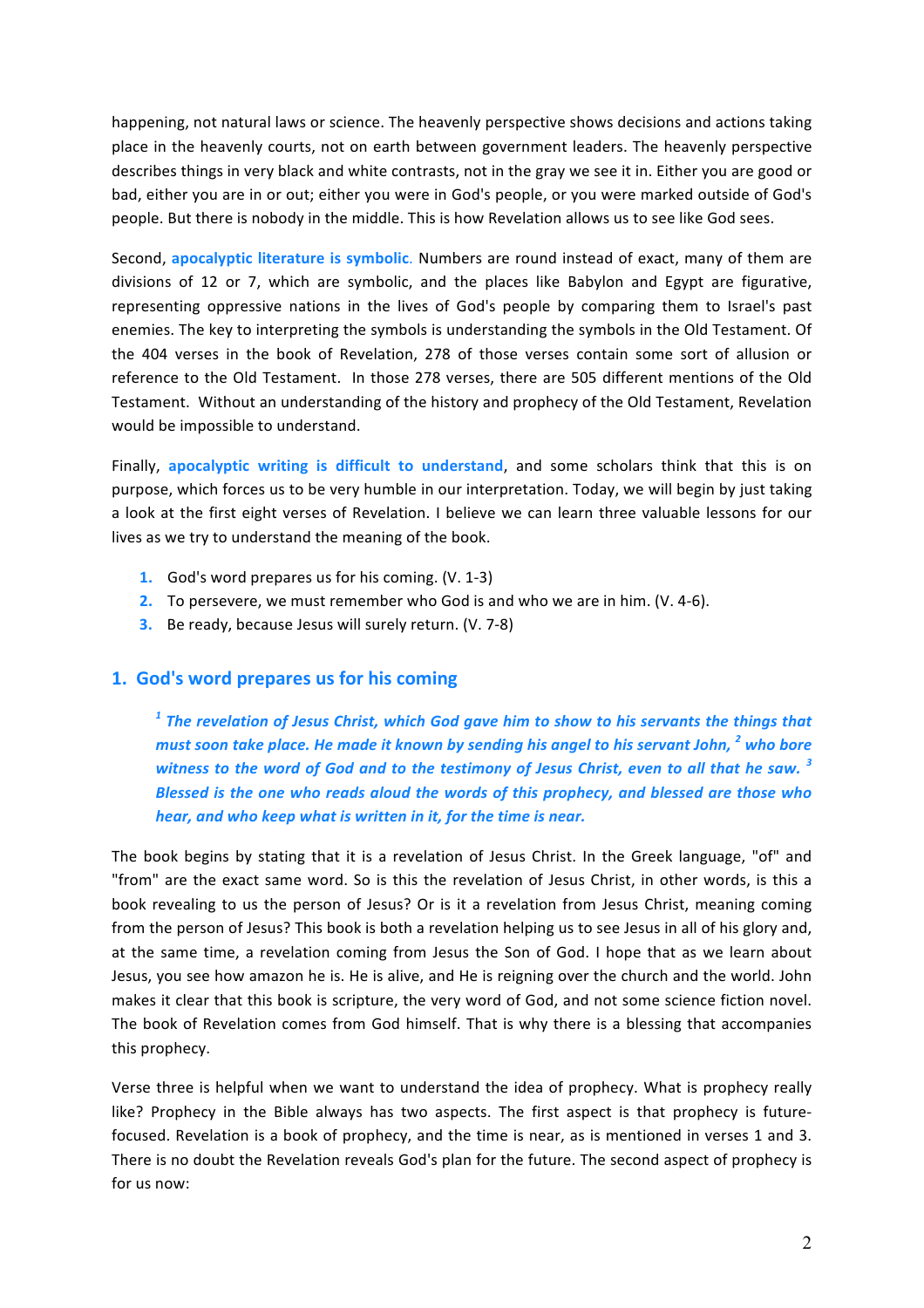# $''$ <sup>3</sup> Blessed is the one who reads aloud the words of this prophecy, and blessed are those who *hear, and who keep what is written in it, for the time is near."*

It is a blessing now to those who read it, hear it, and do what it says. So, this prophecy is both telling the future and guiding us on how to live now. All prophecy is this way. For example, imagine that we lived on an island that was big enough to have jobs, schools and supermarkets and all of the modern conveniences. Now imagine that you knew that, in two years, the entire island will disappear into the ocean. How would that affect the way you live today? Would you invest in buying a home? Would you prepare to leave? What would you do? That is what Jesus wants us to know. Without faith, people live for this world, and they miss out on the blessings of God. The blessing mentioned in verse three is not magical, like wearing a lucky charm. It is a blessing by revealing God's plans and therefore helping us as his people to live in the light of those plans. A billion years from now, in the presence of God, what will you wish you would have done with your life on earth? Right now, the earth's future feel's uncertain, but the reality of the future promised by God is always absolute. I am not saying you should all be Pastors or missionaries. I am saying that whatever God has given you, whatever that he has placed in your hands, do it the best you can. Love God more than the world. This book reminds us that nothing on earth lasts. But the love of God endures forever. Jesus can never be taken away from you. The Holy Spirit will never abandon you. Invest in your future that cannot be taken away. For what does it profit a man to gain the whole world and forfeit his soul?

#### **2.** To persevere, we must remember who God is and who we are in him

#### <sup>4</sup> John to the seven churches that are in Asia:

Grace to you and peace from him who is and who was and who is to come, and from the *seven spirits* who are before his throne, <sup>5</sup> and from Jesus Christ the faithful witness, the *firstborn* of the dead, and the ruler of kings on earth. To him who loves us and has freed us *from our sins by his blood*  $^6$  and made us a kingdom, priests to his God and Father, to him be *glory and dominion forever and ever. Amen.*

There are too many details in the text to stop and explain everything. I will explain the meaning and then pick a few details to highlight and apply to us. John is writing this to real people in seven real churches in Asia Minor, which is modern-day Turkey. This is a letter. You can see that by the traditional greetings. "Grace to you and peace" is a Christian greeting and also the desire of God's heart. All the believers throughout the history of the church will need God's grace and peace to endure for Jesus in this world. The grace and peace come from the Trinity: God the Father, Christ Jesus the Son, and the Holy Spirit. God the Father is described as the one "who is and who was and *who is to come."* Parents, do you want to be able to answer your kids when they ask you who made God? The answer is clear. He has no maker, because he is the one who is and who was and who is to come. That means he has always existed.

*"The seven spirits who are before his throne"* are a reference to the Holy Spirit. Seven is the number of completion or perfection. It is a symbolic way to express the many ministries and dimensions of the Holy Spirit, and may be a reference to the way the Holy Spirit inhabits the seven churches in Asia, and so it speaks to the way he can be in us all at once. Jesus is also described as *"Jesus Christ*, *the faithful witness, the firstborn of the dead, and the ruler of kings on earth."* Jesus faithfully witnessed to God even though it cost him his life. He is the firstborn of the dead. Being the firstborn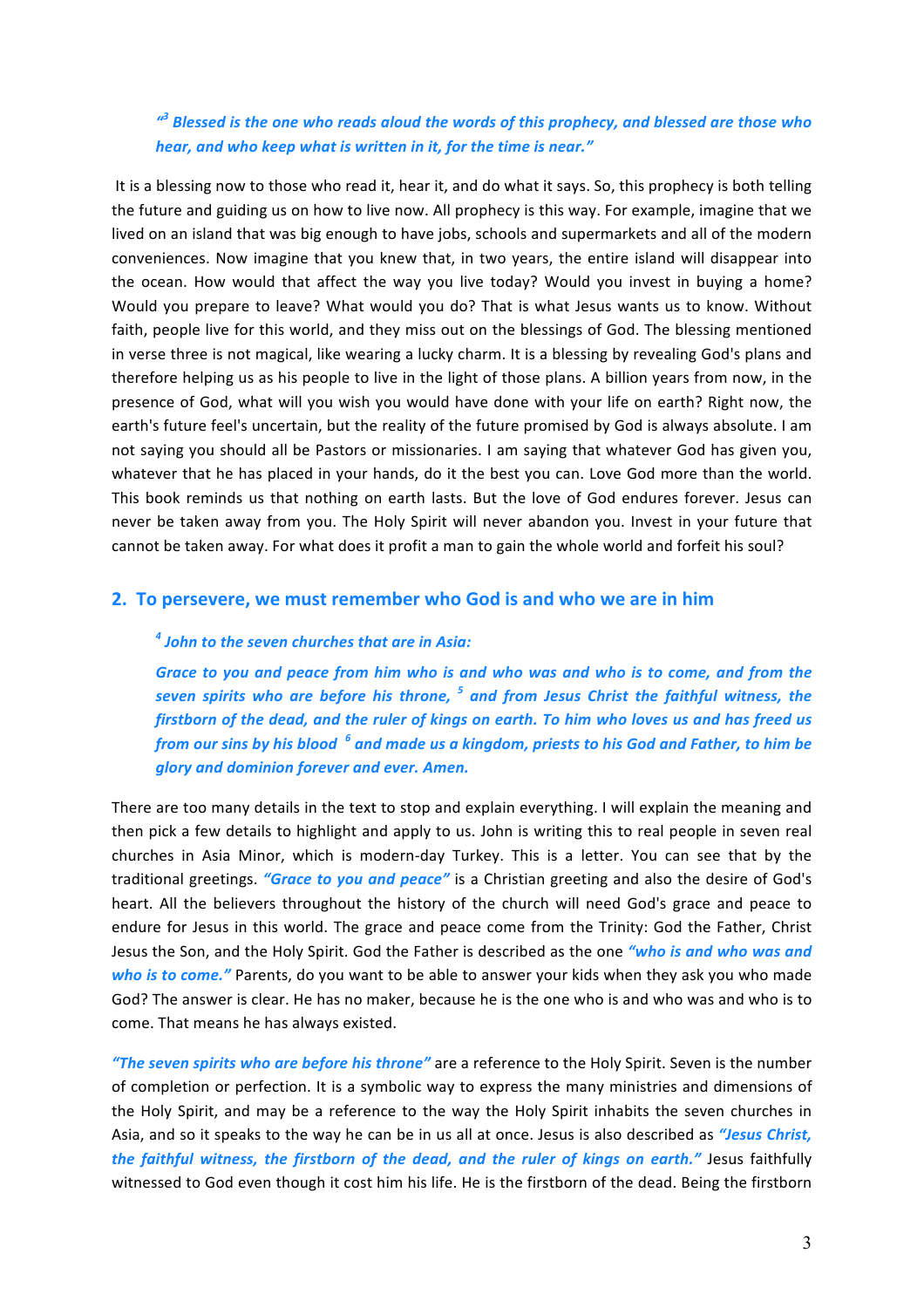has nothing to do with birth. As New Testament scholar Thomas Schreiner says, "Firstborn in Hebrew culture designated privilege and rule, as formalized in the practice of primogeniture." In Psalm 89:27, God says to David, the youngest son of his family, "And I will make him the firstborn, the *highest of the kings of the earth."* How can the last born be the firstborn? It is possible because David is the firstborn metaphorically, not the first physically born son of Jesse. That means Jesus is the greatest. How great is he? Let's compare Psalm 89:27 with Revelation 1:5 and see:

# **Psalm 89:27** - **Firstborn.** The highest of the kings of the earth. Revelation 1:5 – Firstborn of the dead. And the ruler of kings on earth.

This comparison between David and Jesus shows us how much greater Jesus is. David is the firstborn of the living only. Jesus is the firstborn of the living (on earth) and even of the dead. David was the highest of the kings of the earth at his time. Jesus, because he resurrected never to die, not only is the highest ruler today; he is the highest ruler of any who has ever lived. This is a way to say that Jesus is the supreme authority over every person and place. He does not tell us this only to amaze us in the greatness of Jesus. He tells us this to remind us that this same amazing Jesus has done things for us!

# *"To him who loves us and has freed us from our sins by his blood*  $^6$  and made us a kingdom, priests to his God and Father, to him be glory and dominion forever and ever. Amen."

Jesus loves us. Jesus has freed us from sin by his blood. Jesus has made one nation and one people from all nations and races. There is only one people of God and one Kingdom. His kingdom is spiritual and holy, and we are all priests. Let stop and think about the idea that we are priests to God. Did you know that God's desire for Israel was to make them a kingdom of priests? Look at Exodus 19:5-6: *"Now, therefore, if you will indeed obey my voice and keep my covenant, you shall be my treasured possession among all peoples, for all the earth is mine and you shall be to me a kingdom of priests and a holy nation."*

God wanted Israel to mediate between him and all the other nations. Are you a priest? Do you think of yourself as a priest? What image comes to your mind when you think of a priest? May I take a moment and give you a new image? Priests were mediators between God and people. Have you ever translated for someone? That is a kind of mediation. I am sure you have had an experience of translating something. Maybe it was for a family member. Language translation is complicated. Maybe you were not translating language, maybe you were explaining your culture to someone else. What a priest does serve as the bridge between God and people. He prays for them. He serves God in all that he does. He explains God to people. This is what we do as God's people today. We are a kingdom of translators, we are the bridges to Jesus, and we are ambassadors.

It is not easy to do. One time, I was translating for a Pastor who got excited and raised his Bible and hit me in the face with it on stage in front of a lot of people. Sometimes translating can hurt. Sometimes being God's mediators on earth can hurt emotionally or physically. Sometimes people do not care about what God says, and they take it out on us. But we are the people of love. We turn the other cheek. Jesus' kingdom does not grow through the sword or violence. It grows as more people join as priests. Being a part of Jesus kingdom as priests to God has nothing to do with clothes or rituals. We dress the same as always because our clothes do not determine our role, nor does a title given by men.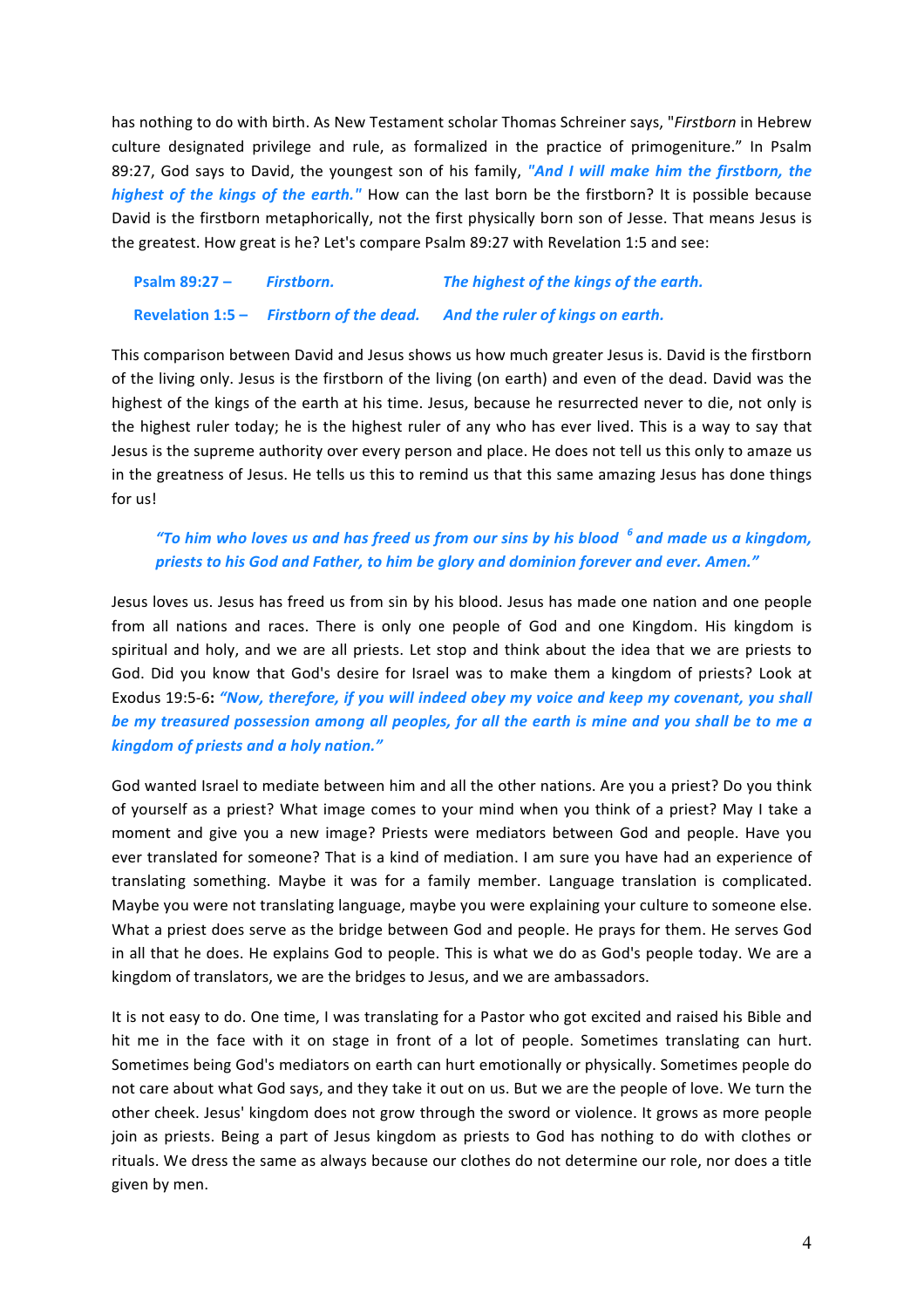The leaders of the early Christian church were never called priests. That did not begin to happen until about 250 years after Jesus died. The original leaders were called Shepherds (Pastors), Overseers, or Elders. In a sense, there are only a few people who shepherd the congregation, but every Christian is a priest. Over time, the idea that there was only a particular group that served God as priests led to the creation of secular and sacred jobs. But that is not what the Bible says. The original people who broke away from the Catholic Church, called the Reformers, used call the doctrine that all Christians are priests, "the priesthood of the believer." They taught that if the farmer and the baker treated their jobs as worship, they would find joy, purpose, and even change the economy. Do you know what that means? When you do your job, whatever it is, you do it for God. You do it as holy people who are the temple of God. As you interact with many people in a Catholic country, remember that their concept of service to God is different from ours. We emphasize that every person has a direct relationship to God and that we were all working for God, no matter our job. Colossians 3:23-24 says: "Whatever you do, work heartily, as for the Lord and not for men, knowing that from the Lord you will receive the inheritance as your reward. You are *serving the Lord Christ."*

You are a priest, so you should act like one. Start thinking of the work that you do as worship. Read and study the Bible, instead of having someone else teach you everything. Pray for your own problems, instead of going to a Saint or to a Pastor. If you are a Christian, God is your God, and you are a priest. The days that are coming may become dark ones for the world, but remember, God has a plan for all of them. Depend on God and let your life be an act of worship for who he is and all that he does. He is worthy of worship. That is why we say with John, "to him be glory and dominion *forever and ever. Amen."* 

## **3. Be ready, because Jesus will surely return**

<sup>7</sup> Behold, he is coming with the clouds, and every eye will see him, even those who pierced *him, and all tribes of the earth will wail on account of him. Even so. Amen.* <sup>8</sup> "I am the Alpha and the Omega," says the Lord God, "who is and who was and who is to come, the *Almighty."*

So, you ask what will the coming of Jesus be like? What will happen? In verse 7, we get several clues about the return of Jesus. First, the coming will not be secret. It will be public, and Jesus will be visible. "Behold, he is coming with the clouds, and every eye will see him." This is repeated in other places of the Bible. Second, all the peoples of the earth will mourn, and all tribes of the earth will wail on account of him. Here, it means the lost. Have you seen a person wail, that is shouting in grief? There is a sense of terror and regret. That is the scene. It is the world's largest and longest funeral cry. Some of the people will know Jesus and be terrified because they rejected him, and others will be terrified by the sight of his majesty coming with the clouds, even if they do not know him. Finally, John knows that this means pain and judgment for the lost. It is their end, and John does not rejoice in that.

Christ is coming for his people. He will end their pain, persecution, and suffering. Though it is difficult for some, even so, Amen. Come quickly, Lord Jesus! God closes this part with a solemn statement: "I am the Alpha and the Omega,' says the Lord God, 'who is and who was and who is *to come, the Almighty.'"* Alpha and Omega are the first and the last letters of the Greek alphabet.